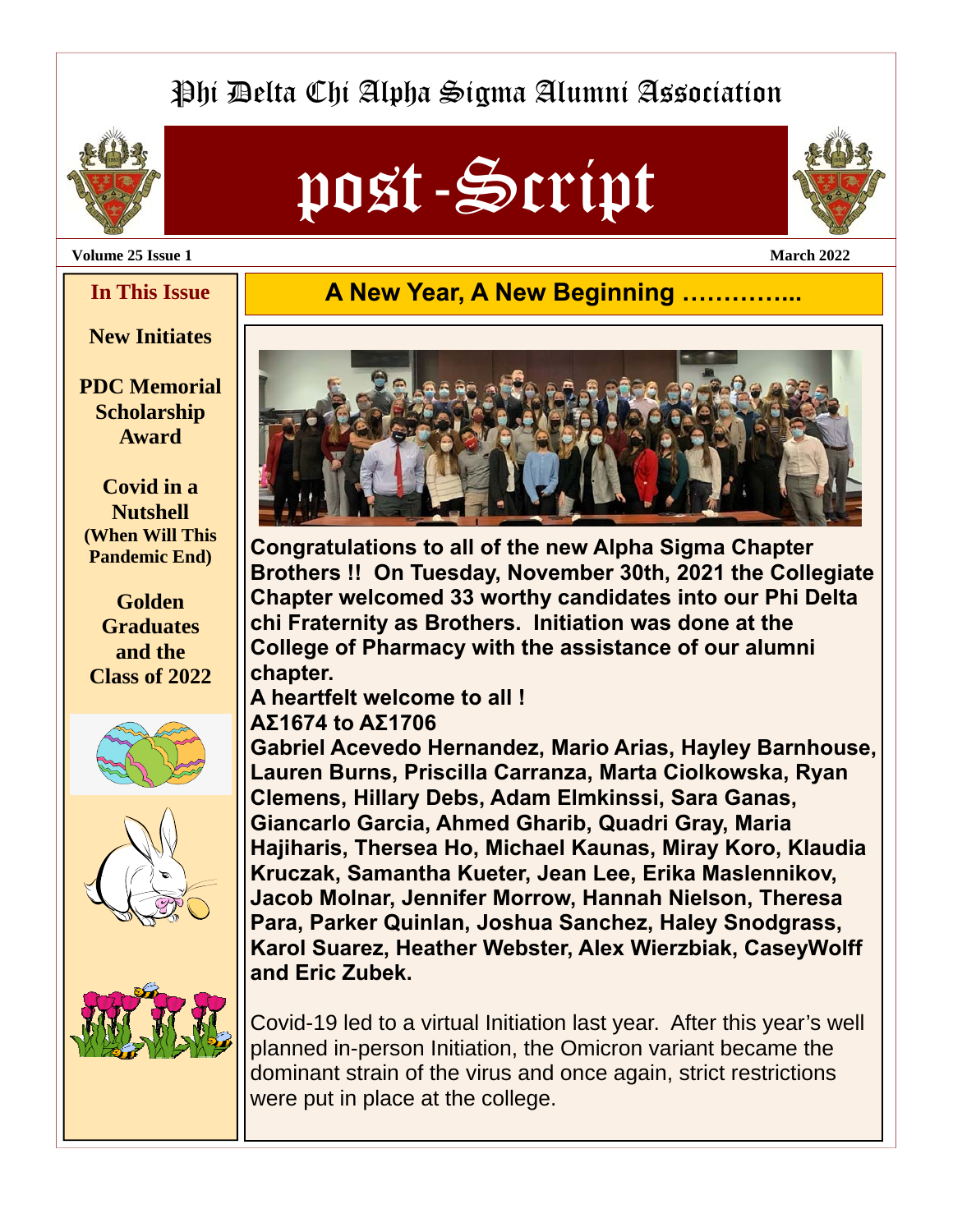## **The Light at the End of the Tunnel………….**

The beginning of 2022 was ushered in with more Covid mandates. Social events both on and off campus were cancelled or made virtual. There was no Alumni Chapter / Collegiate Chapter Brewery Social and the Annual Martin Luther King Weekend Ski Trip in Wisconsin was also cancelled. Both of these events that were held in previous years, provided an excellent opportunity for the students and alumni to meet each other and strengthen the bonds of brotherhood that we share. ............I see the light! Covid mitigations and mandates have been lifted just in time for this year's graduation ceremonies. Congratulations to the Class of 2022!! You get to celebrate an in-person graduation with friends and family.

The College of Pharmacy has re-introduced the "Golden Graduate" program that began in 2019. The 50th year anniversary graduates from the class of 1972 have been invited to participate in graduation ceremonies with the class of 2022. These "Golden Graduates" will be joined by the classes of 1970 and 1971 since the program was put on hold for 2 years. Due to short notice from the COP the deadline to register is fast approaching. Sorry for the short notice but all of the graduation plans were put together quickly once the Covid restrictions were lifted. If interested, and you have not received an email from the college, please click on the link below and register for the event. **ASAP**

"Golden Graduate" LINK: <https://emails.uofi.uic.edu/newsletter/482108491.html>

## **Spring Formal 2022**

Unfortunately, the Alumni Chapter received notice of the re-scheduled Spring Formal only a few days before the publication of this issue of the "post-Script". Lake cruise, dinner and dancing all taking place on the "Spirit of Chicago" cruise ship. Registration Deadline is 4-1-2022. [PDC SPRING FORMAL](https://docs.google.com/forms/d/e/1FAIpQLSdbSU_vLj0V5OCFGQvTpwrBBTBwBm7AAMe-oD09sDNIOV1EfQ/viewform)

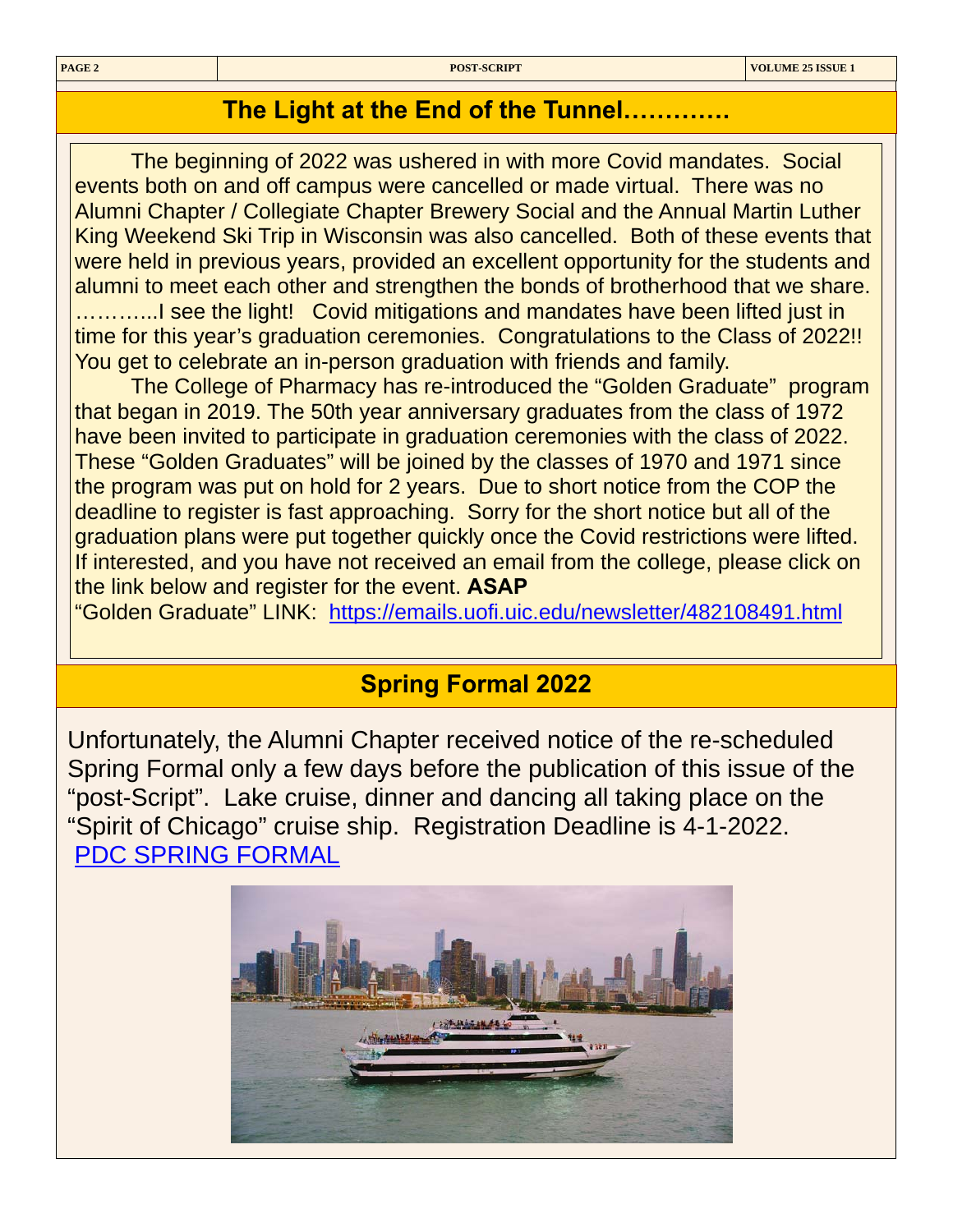## **Phi Delta Chi Memorial Scholarship Presentation at The 70th Annual Honors Convocation**

Each year since 2004 the University of Illinois, College of Pharmacy Scholarship Committee has selected a student(s) to receive the Phi Delta Chi Memorial Scholarship. This selection is done anonymously to remove all bias. Our scholarship is presented annually to a third year PDC Brother entering the last year of Pharmacy school who has demonstrated leadership in the fraternity, participated in community outreach programs and is active in other student organizations on campus. Our Alumni Association recognizes the importance of this involvement as students go on to their future careers in pharmacy.

This year's deserving recipient is **Brother Abby Greenwood**. All deserving pharmacy students and many Phi Delta Chi Brothers are recognized at the Honors Convocation hosted by the College of Pharmacy.

The College of Pharmacy, has decided to permanently hold the Honors Convocation virtually. We received the email below explaining the college's decision. The online program will be available online.

*The UIC College of Pharmacy is extremely fortunate to have many alumni and donors who have enabled the future generation of pharmacists by supporting scholarships for our outstanding students. In fact, because of this generosity we have seen significant growth in the number of scholarships and total funds awarded. This year we will distribute nearly \$200,000 to 179 students from 92 scholarships!* 

*In the past we have held the Annual Honors Convocation to recognize these students and benefactors, with parents and faculty invited. Unfortunately, this event is no longer practical in its previous format because of the time it would require to distribute all these awards. Taking a lesson from the pandemic, we have decided to move to a hybrid and more decentralized format.* 

*This year we will have an online program to announce each scholarship and its donor, and the student recipients – just as we did the past two years. On April 14 at 5 p.m. CST, you will find the online program on our scholarship page.* 

COP Scholarship Page LINK:

<https://pharmacy.uic.edu/alumni-and-giving/scholarships/>